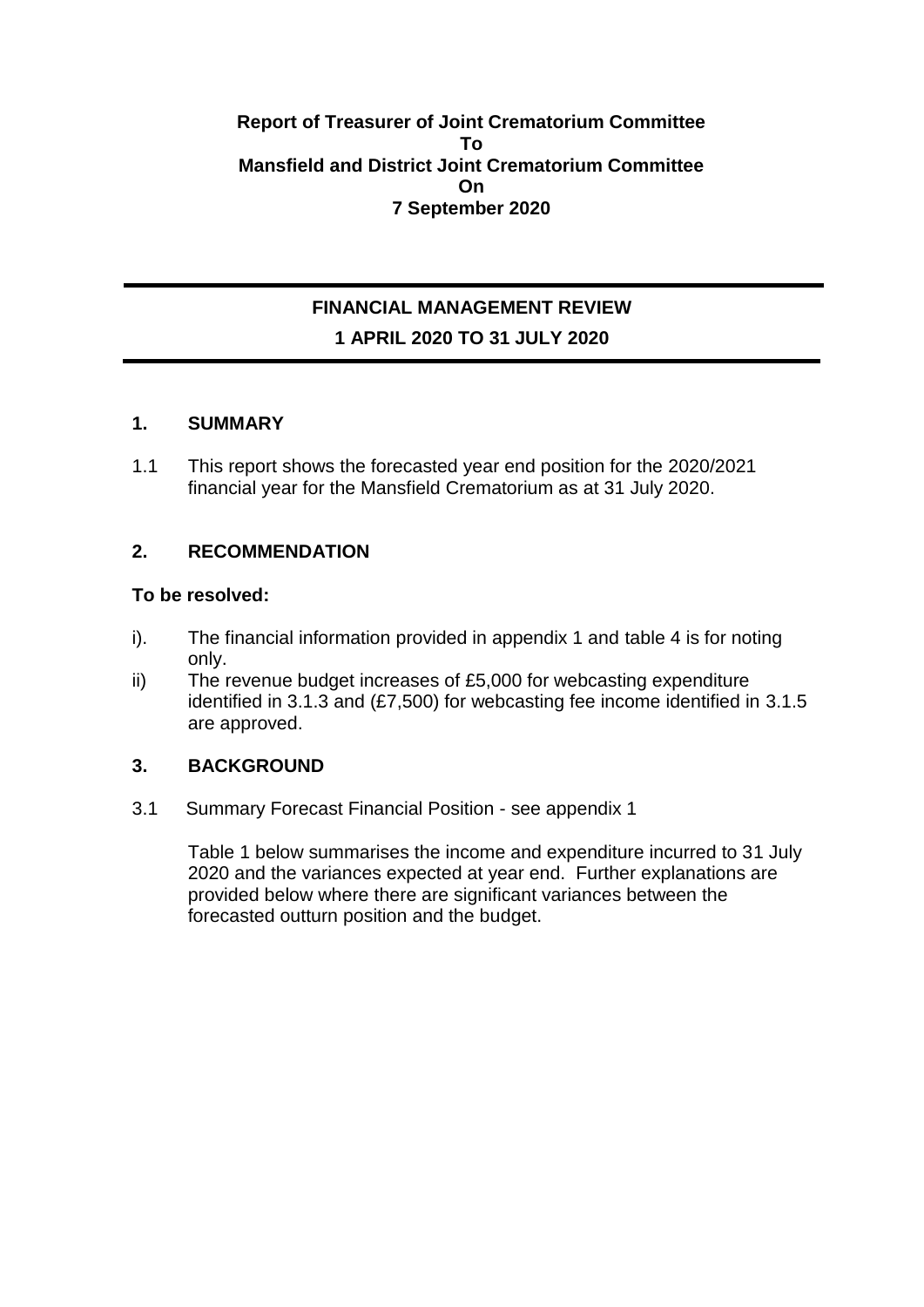# **Table 1**

| <b>CREMATORIUM REVENUE</b>                             |                           | <b>FULL YEAR</b> |                                                        | 1 April 2020 to<br>31 July 2020 |
|--------------------------------------------------------|---------------------------|------------------|--------------------------------------------------------|---------------------------------|
| Description                                            | Original<br><b>Budget</b> | Forecast         | Variance -<br>Forecast to<br>Original<br><b>Budget</b> | Actuals                         |
| <b>Employee Costs</b>                                  | 408,936                   | 378,123          | $-30,813$                                              | 150,135                         |
| Premises Related Expenses                              | 404,487                   | 391,644          | $-12,843$                                              | 185,259                         |
| <b>Transport Related Expenditure</b>                   | 200                       | 50               | $-150$                                                 | 0                               |
| Supplies and Services                                  | 149,601                   | 196,091          | 46,490                                                 | 41,239                          |
| <b>Support Services</b>                                | 61,382                    | 63,191           | 1,809                                                  | 18                              |
| Depreciation & Impairment                              | 126,271                   | 126,271          | 0                                                      | $\Omega$                        |
| <b>Revenue Gross Expenditure</b>                       | 1,150,877                 | 1,155,370        | 4,493                                                  | 376,651                         |
| Revenue Income                                         | $-1,765,350$              | $-1,947,655$     | $-182,305$                                             | $-683,751$                      |
| <b>Income</b>                                          | $-1,765,350$              | $-1,947,655$     | $-182,305$                                             | $-683,751$                      |
| Recharge to Cemeteries                                 | $-31,046$                 | $-28,000$        | 3,046                                                  | 0                               |
| <b>Income Recharges</b>                                | $-31,046$                 | $-28,000$        | 3,046                                                  | 0                               |
| <b>Revenue Gross Income</b>                            | $-1,796,396$              | $-1,975,655$     | $-179,259$                                             | $-683,751$                      |
| <b>Net Cost of Service</b>                             | $-645,519$                | $-820,285$       | $-174,766$                                             | $-307,100$                      |
| Depreciation to be Reversed                            | $-126.271$                | $-126.271$       | 0                                                      | $\Omega$                        |
| 2 Year Pension Lump Sum Prepayment                     | $\Omega$                  | 0                | $\Omega$                                               | $-32,303$                       |
| 3% Increase of Standard Cremation Fees to Capital Fund | 46,200                    | 53,460           | 7,260                                                  | 16,984                          |
| <b>Below Net Cost of Service</b>                       | $-80,071$                 | $-72,811$        | 7,260                                                  | $-15,319$                       |
| Net (-) Surplus                                        | $-725,590$                | $-893,096$       | $-167,506$                                             | $-322,419$                      |
|                                                        |                           |                  |                                                        |                                 |
| <b>CREMATORIUM CAPITAL</b>                             | <b>FULL YEAR</b>          |                  | 1 April 2020 to<br>31 July 2020                        |                                 |
| Description                                            | Original<br><b>Budget</b> | Forecast         | Variance -<br>Forecast to<br>Revised<br><b>Budget</b>  | Actuals                         |
| Capital - Replacement of Abatement Equipment           | 627,000                   | 627,000          | 0                                                      | 0                               |
| Capital - New Tractor                                  | 16,500                    | 0                | $-16,500$                                              | 0                               |
| Capital - Car Park Lighting                            | 8,000                     | $\Omega$         | $-8.000$                                               | 0                               |
| <b>Capital Gross Expenditure</b>                       | 651,500                   | 627,000          | $-24,500$                                              | $\bf{0}$                        |

### 3.1.1 Employee Expenses total forecasted variance (£31,000)

The Head of Neighbourhoods has undertaken a staffing restructure which came into effect on 1 July 2020. The changes to the Crematorium budgets to reflect this new structure will be implemented during August 2020. During April-July staff vacancies have resulted in an under-spend of (£46,822). However this is offset by additional employee costs due to COVID19 demands and the need to employee one agency employee to provide clerical support. The agency employee has been working since March 2020 and their contract is expected to cease at the end of August. The forecast for agency costs are £10,077.

As a result of the COVID19 pandemic a casual technician was employed and existing staff undertook additional overtime. The cost between April and July were an additional £3,254 in basic pay and £8,802 in overtime. These additional costs will be allocated to the Crematorium accounts during August 2020 and have been included within the forecasts in Table 1 and Appendix 1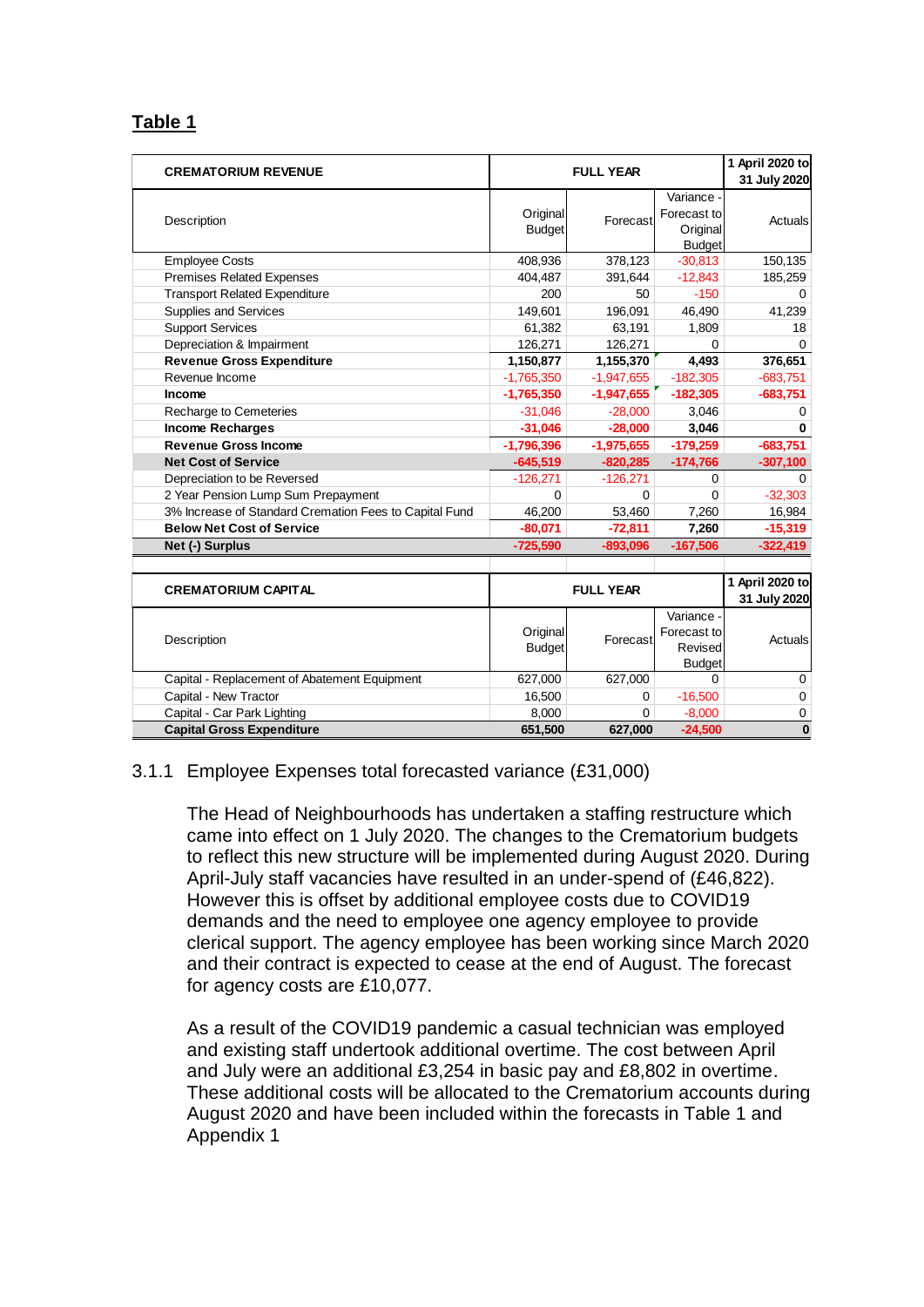When the Crematorium budgets were set for 2020/2021 the information regarding the triennial NCC pension revaluation and annual pension contributions had not been received, so the annual pension budget was set at £22,058. In April 2020 the opportunity to pay for three years Nottinghamshire County Council lump sum pension payments in advance for the period 2020/2021, 2021/2022 and 2022/2023 was accepted by the Treasurer in relation to the employees of the Mansfield Crematorium. This resulted in a reduction in NCC estimated pension payments to the pension scheme of £3,571 over the 3 year period, as shown in table 2 below. The payment due for 2020/2021 will be £16,151 resulting in an overall Crematorium budget saving for 2020/2021 of £5,907. Table 1 and Appendix 1 show adjustments for the prepayment total of £32,303 for years 2021/2022 & 2022/2023, which will be treated as a prepayment at the year end and shown in the 2021/2022 and 2022/2023 accounts.

## **Table 2**

| <b>NCC Pension Lump Sum</b>             | 2020/2021 | 2021/2022 | 2022/2023 | <b>TOTAL</b> |
|-----------------------------------------|-----------|-----------|-----------|--------------|
| <b>Original NCC Annual Contribution</b> | £16,725   | £17,334   | £17,966   | £52,025      |
| Advance 3 Year Payment                  | £16,151   | £16,151   | £16,152   | £48,454      |
| <b>Saving Per Annum</b>                 | £574      | £1,183    | £1,814    | £3,571       |

The employee budgets for 2020/2021 include a pay award of 2%. However, the pay award has not yet been paid and is still being negotiated with the latest offer being 2.75%. Should the award when agreed be in excess of 2% the employee expenses budgets will be re-forecast to reflect these increases with additional costs to be accommodated within current employee expenses budget under-spends.

### 3.1.2 Premises Related Expenses total forecasted variance (£13,000)

The annual business rates invoice for 2020/2021 was (£5,500) lower than the budget estimate. Utility expenditure has been reviewed and savings have been forecast for electricity (£3,500) and water rates (£4,000). Actual costs will be continually monitor throughout the year.

The actual expenditure figure for repair and maintenance fixed plant cremators includes the costs for the full relining of the brickwork in cremator 2 following the recent fire. The costs were £31,307.

Crematorium staff are to review spend on cleaning materials and material purchases to identify any costs that specifically relate to COVID19, so these can be identified separately within the accounts.

3.1.3 Supplies and Services Expenses total forecasted variance £46,000

The capital works to replace the abatement equipment were delayed and not completed in the 2019/2020 financial year. The capital budget for the equipment and suppliers design fees has been carried forward into the current financial year. Officers at the Crematorium are working with the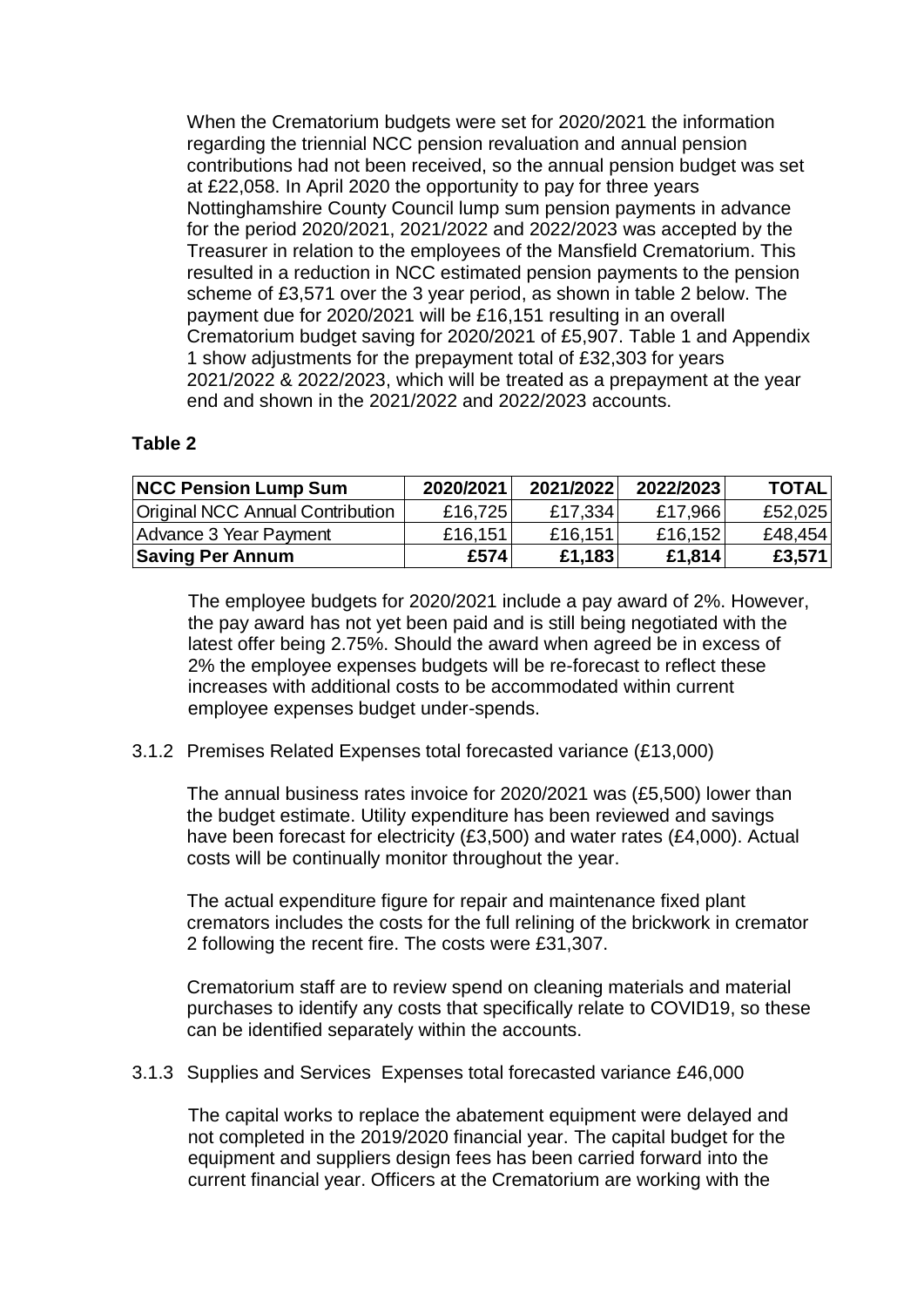equipment supplier to determine an installation date but in the meantime cremations are not being abated. This will result in fees being due to the CAMEO scheme to buy back tradable mercury abated cremations (tmac's). Details of the 2020 CAMEO scheme terms and conditions have been requested by the Crematorium and are due to be confirmed by CAMEO during August 2020.

The assumption made in the forecasts for this report are that cremations between January 2020 and December 2020 will not be abated, the volume of cremations excluding exemptions will be 2,430, the rate applied will be 50% as per 2019/2020 and the cost per tmac to be purchased will be £55, this results in a forecast cost of £66,825. Once the CAMEO terms have been confirmed and the date set for the abatement equipment to be replaced, this forecast will be reviewed. Consideration needs to be given as to whether this unbudgeted cost will be met from existing budgets, reduction in excess surplus or to be financed from general reserves.

The furniture equipment budget forecast has been reduced by (£3,250) as no major items of furniture currently need replacing.

The books and publications special budget forecast has been reduced by (£10,000) mainly due to there no longer being a need to replace hymn/service books. Due to the pandemic these books are not currently used during services.

The printing budget forecast has been reduced by (£3,500), most printed forms have now been updated and due to changes in how the administration of services is undertaken, there is a move towards more online methods of working. A review of future printing requirements and copier equipment at the crematorium will be undertaken this year to try and move away from printed documentation where possible.

As detailed in 3.1.6, due to the increased forecast in the number of cremations, both the expenditure and income budgets for medical fees will need increasing by £6,105 as the charge paid for this service is fully reimbursed through a matching fee per cremation.

The organist expenses forecast has been reduced by (£11,000). Due to the pandemic this service is not currently being provided. The organist fee income budget has also been reduced in line with this budget. The forecast will be reviewed if the situation changes.

Other minor variations to budget forecasts totalling (£3,690) include reductions to the stationery, misc. software licences, postages, systems software and conference expenses budgets.

Crematorium staff are undertaking reviews of the telephone and subscriptions budgets to ensure that current contracts/fees are competitively priced and meet the current requirements of the service.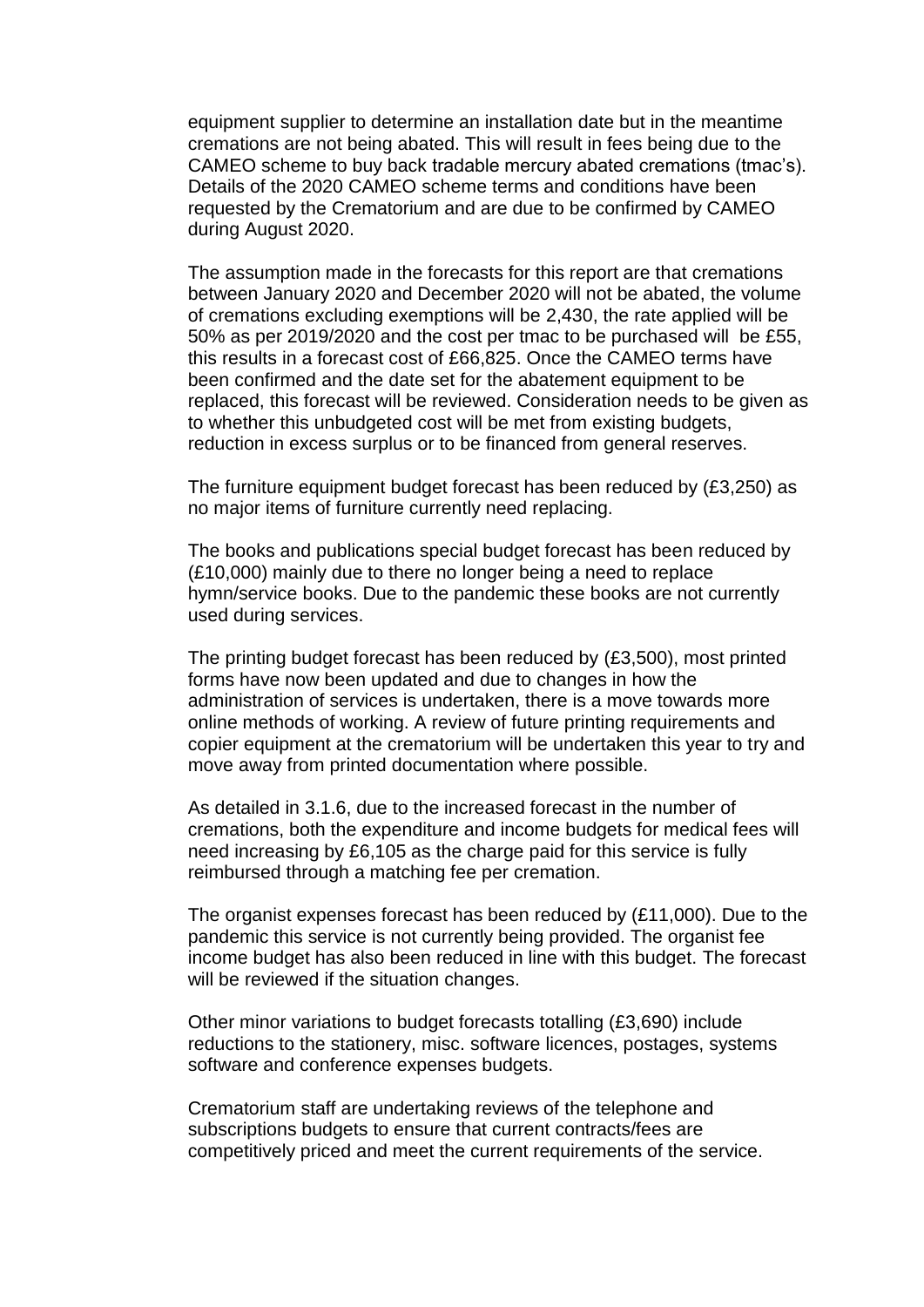A new budget is required for webcasting expenses and income from webcasting fees. The forecast for expenses is initially £5,000. Although there has been a good uptake in this service so far this year, this is mainly down to the limit on the number of mourners that can attend services. This forecast will be reviewed on a regular basis. It is recommended that a webcasting revenue expenditure budget of £5,000 is included within the 2020/2021 accounts.

#### 3.1.4 Support Services Expenses total forecasted variance £2,000

The forecast recharges for Design Services for April-June 2020 has been estimated at £1,858, using these costs as a projection for the remainder of the year the budget forecast has been increased by £2,000. Design services will be undertaking planned preventative work reviews and assisting with the replacement abatement equipment works.

#### 3.1.5 Income total forecasted variance (£179,000).

As detailed in 3.1.6 below, the increase in forecasted cremations has resulted in the cremation fee income budget being increased by (£185,200). The usage and related income will be closely monitored and the forecast will be adiusted if required.

As noted in 3.1.3 the medical fee income forecast has been increased by (£6,105) in line with the medical fee costs.

As detailed in 3.1.3, a new income budget is required for webcasting fees. It is recommended that a webcasting revenue income budget of (£7,500) is included within the 2020/2021 accounts.

As noted in 3.1.3, the forecast for income from the organist service has been reduced by £16.500, this is as a result of this service not being made available during service restrictions. The level of forecast fee income is 150% of the forecasted expenditure.

Due to the level of forecasted employee savings, it is forecast that the recharge to Mansfield District Council Cemeteries' service for the administrative role undertaken by the Crematorium staff will be £3,000 lower this financial year. This is due to the recharge calculation being mainly based on a proportion of actual salary costs incurred.

Actual income for memorials and book of remembrance inscriptions is low as these services have been on hold since the start of the pandemic. During July these services recommenced and staff are processing delayed transactions.

#### 3.1.6 Below Net Cost of Service total forecasted variance £7,000

With reference to minute 1773 approved by the JCC on 13 January 2020; the additional 3% increase in the standard cremation fee for 2020/2021, is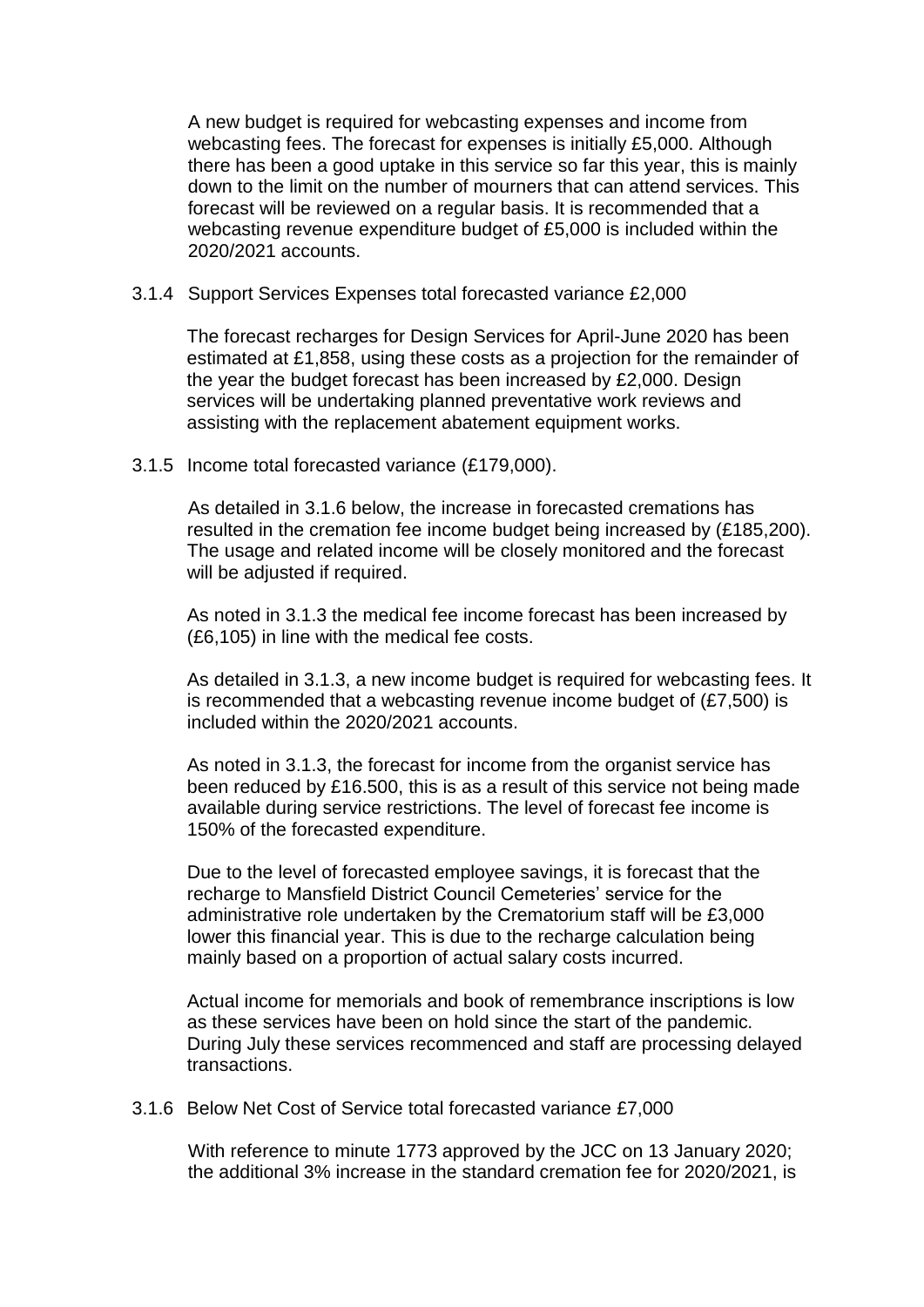to be transferred to the Capital Fund. The 3% increase equates to £22 per standard cremation. Due to the forecasted number of cremations increasing from 2,100 to 2,430, the amount to be transferred to the Capital Fund is forecast to increase by £7,260.

3.1.7 Capital total forecasted variance (£24,000)

Replacement abatement equipment, the approved carry-forward budget from 2019/2020 of £627,000 has been allocated for spending during 2020/2021. No costs have been incurred as at 31 July 2020.

New Tractor budget for £16,500, the Head of Neighbourhoods has advised that this capital budget will not be required as a review is being undertaken for a tractor to be hired from Mansfield District Council Parks department with an annual hire cost yet to be agreed. When the annual revenue costs are known a revenue budget review will be undertaken to identify budget forecast underspends that can be realigned to a new revenue hire of plant budget

Car Park Lighting budget will not be required as a review of urgent planned preventative works is to be completed by MDC Design Services/Property Services teams with the likelihood that these works will need to be delayed due to other more urgent works.

3.1.8 The number of cremations carried out between 1 April 2020 and 31 July 2020 is 910, an increase of 181 (24.8%) compared to 729 over the same period in 2019/2020. Table 3 below compares the April to July number of cremations for the last 5 years.

# **Table 3**

| April 2020-July 2020 | 3561 | 354  | 53 | 147  | 910 |
|----------------------|------|------|----|------|-----|
| April 2019-July 2019 | 266  | 290  | 45 | 128  | 729 |
| April 2018-July 2018 | 259  | 289  | 33 | 1561 | 737 |
| April 2017-July 2017 | 274  | 328  | 55 | 1551 | 812 |
| April 2016-July 2016 | 267  | 315I | 92 | 187  | 861 |

Appendix 2 shows the number of cremations and the percentage of the split between Ashfield District Council, Mansfield District Council, Newark and Sherwood District Council and Outside of the Joint Committee area between April and July. Appendix 3 shows the last 5 year annual cremation throughput totals per area. The budgeted number of cremations for 2020/2021 was 2,100, however due to the impact of the COVID19 pandemic the number of cremations for April and May 2020 were considerably higher than forecast. The forecast number of cremations for this financial year has been increased to 2,430. The throughput figures will be reviewed on a monthly basis and any changes will be reflected in the budgetary forecasts.

3.2 Balance Sheet Review – Table 4 below shows the balance sheet as at 31 July 2020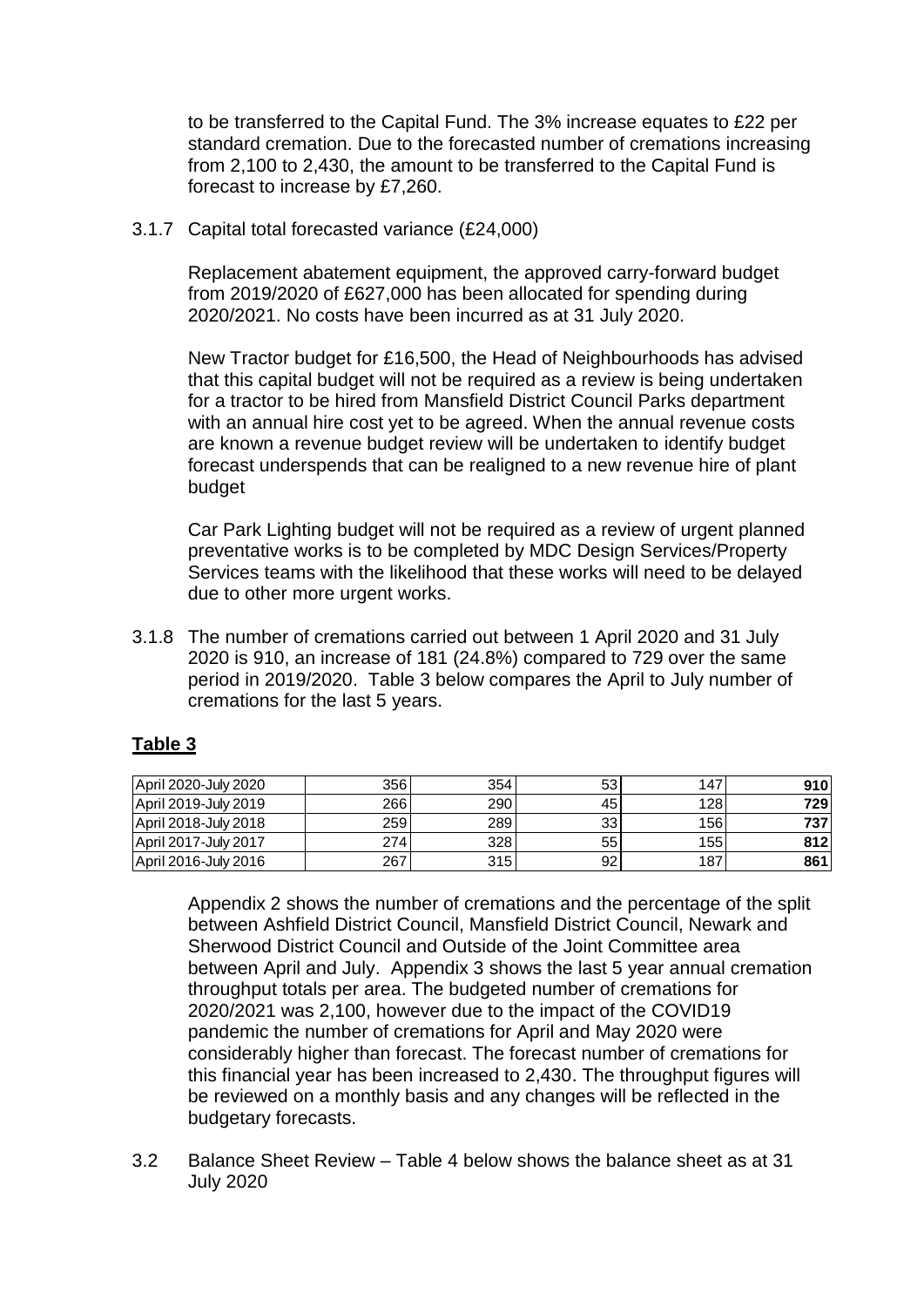# **Table 4**

|               | <b>Mansfield &amp; District Joint Crematorium</b> |              |
|---------------|---------------------------------------------------|--------------|
|               | Balance Sheet as at 31 July 2020                  |              |
| 31 March 2020 |                                                   | 31 July 2020 |
| £             |                                                   | £            |
|               | 2,150,777 Property, Plant & Equipment             | 2,150,777    |
|               | 2,150,777 Long Term Assets                        | 2,150,777    |
|               |                                                   |              |
|               | 247,571 Short Term Debtors                        | 284,649      |
|               | 0 NCC Pension Prepayment 2 years                  | 32,303       |
|               | -19,895 Provisions                                | $-19,895$    |
|               | 1,676,219 Cash and Cash Equivalents               | 1,079,572    |
|               | 1,903,895 Current Assets                          | 1,376,629    |
|               |                                                   |              |
|               | -866,669 Short Term Creditors                     | 0            |
|               | -866,669 Current Liabilities                      | 0            |
|               |                                                   |              |
|               | -1,141,000 Net Pension Liability                  | $-1,141,000$ |
|               | -1,141,000 Long Term Liabilities                  | $-1,141,000$ |
|               |                                                   |              |
|               | 2,047,003 Net Assets                              | 2,386,406    |
|               |                                                   |              |
|               | Financed by:                                      |              |
|               | 799,863 Capital Fund                              | 816,847      |
|               | 0 Surplus/(deficit) in year                       | 322,419      |
|               | 237,363 General Reserve                           | 237,363      |
|               | 1,037,226 Usable Reserves                         | 1,376,629    |
|               |                                                   |              |
|               | 442,841 Revaluation Reserve                       | 442,840      |
|               | 1,707,936 Capital Adjustment Accounts             | 1,707,936    |
|               | -1,141,000 Pension Reserve                        | $-1,141,000$ |
|               | £1,009,777 Unusable Reserves                      | 1,009,776    |
|               | 2,047,003 Total Reserves                          | 2,386,405    |
|               |                                                   |              |

3.2.1 Long Term Assets – There is currently no movement in the long term assets. Transactions for depreciation and any changes in the re-valuation of the crematorium assets, which is to be undertaken during this financial year, will be calculated before the financial year end.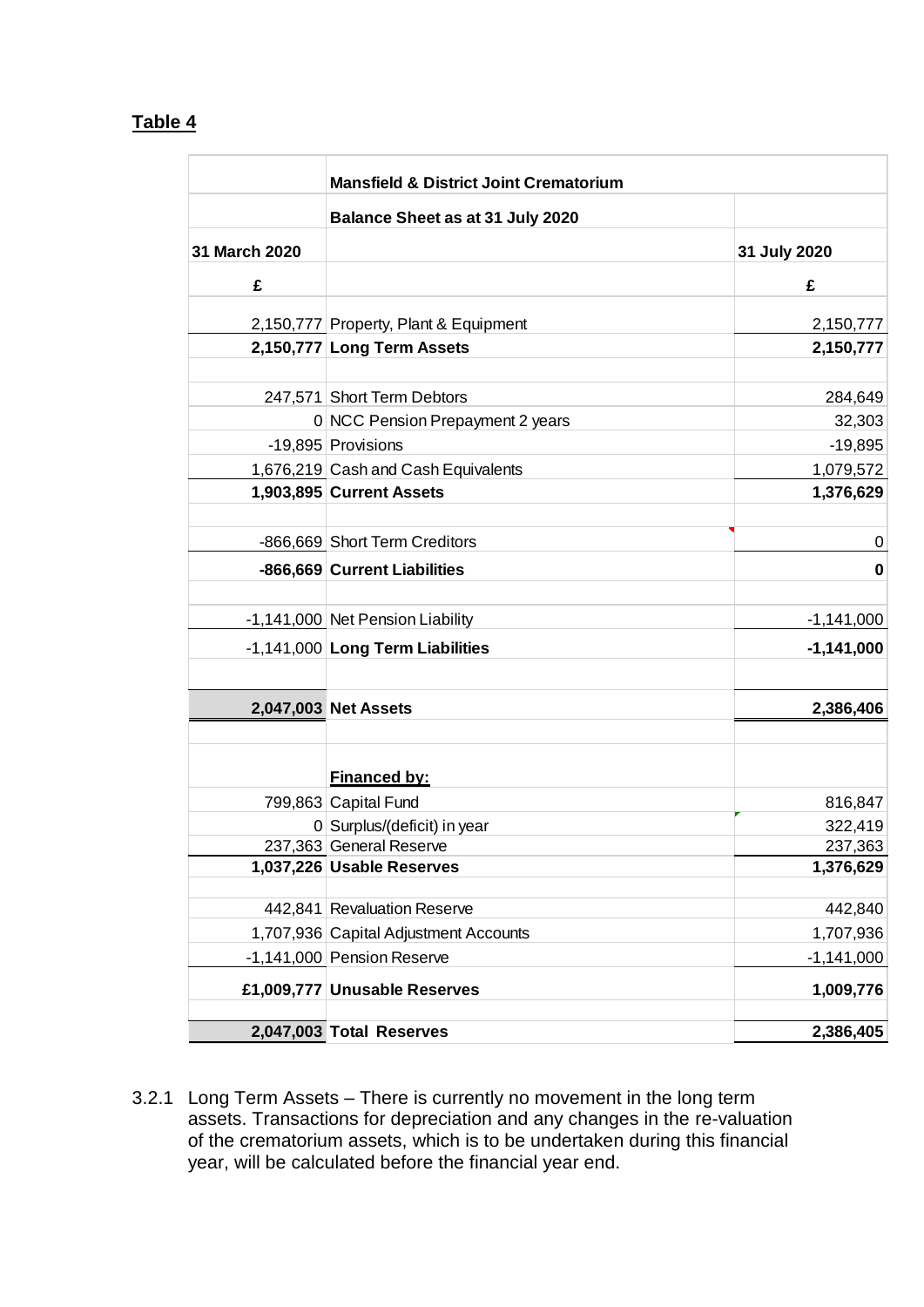### 3.2.2 Current Assets

Short Term Debtors - Total outstanding at 31 July 2020 was £284,649

This total comprises of £280,048 which is the value of invoices raised mainly to funeral directors which remain unpaid as at 31 July 2020 and £4,601 which relates to accruals for income due in 2019/2020 from two external suppliers. An invoice is to be raised and a credit note has been received to recover the £4,601 accrued debtor. The summary below breaks down the value outstanding per period for the invoices outstanding issued to funeral directors totalling £280,048.

|                              | <b>Amount</b><br>Outstanding |
|------------------------------|------------------------------|
| <b>Period Invoice Raised</b> | £                            |
| 2016-17 Financial Year       | 1,247                        |
| 2017-18 Financial Year       | 3,310                        |
| 2018-19 Financial Year       | 1,440                        |
| 2019-20 Financial Year       | 31,056                       |
| April 2020                   | 19,252                       |
| May 2020                     | 22,856                       |
| <b>June 2020</b>             | 61,451                       |
| <b>July 2020</b>             | 139,436                      |
| <b>TOTAL</b>                 | 280,048                      |

### **Ageing Debtor Summary as at 31 July 2020**

NCC Pension Prepayment 2 Years – as detailed in 3.1.1 the value for 2021/2022 & 2022/2023 will be treated as a prepayment at the end of the current financial year.

Provisions – At the financial year end the value required for this provision will be recalculated based on the age of outstanding debtor invoices.

Cash and Cash Equivalents – The main changes relate to the payment of the 2019/2020 allocated surplus to each authority, accrued creditor payments to suppliers and the revenue surplus calculated up to 31 July 2020 on the revenue accounts.

### 3.2.3 Current Liabilities

Short Term Creditors – There are no short term creditors at 31 July 2020. However, at the financial year end the outstanding creditors will be calculated based on the invoices relating to the 2020/2021 accounts that have not yet been paid and the net surplus due to the 3 authorities

### 3.2.4 Long Term Liabilities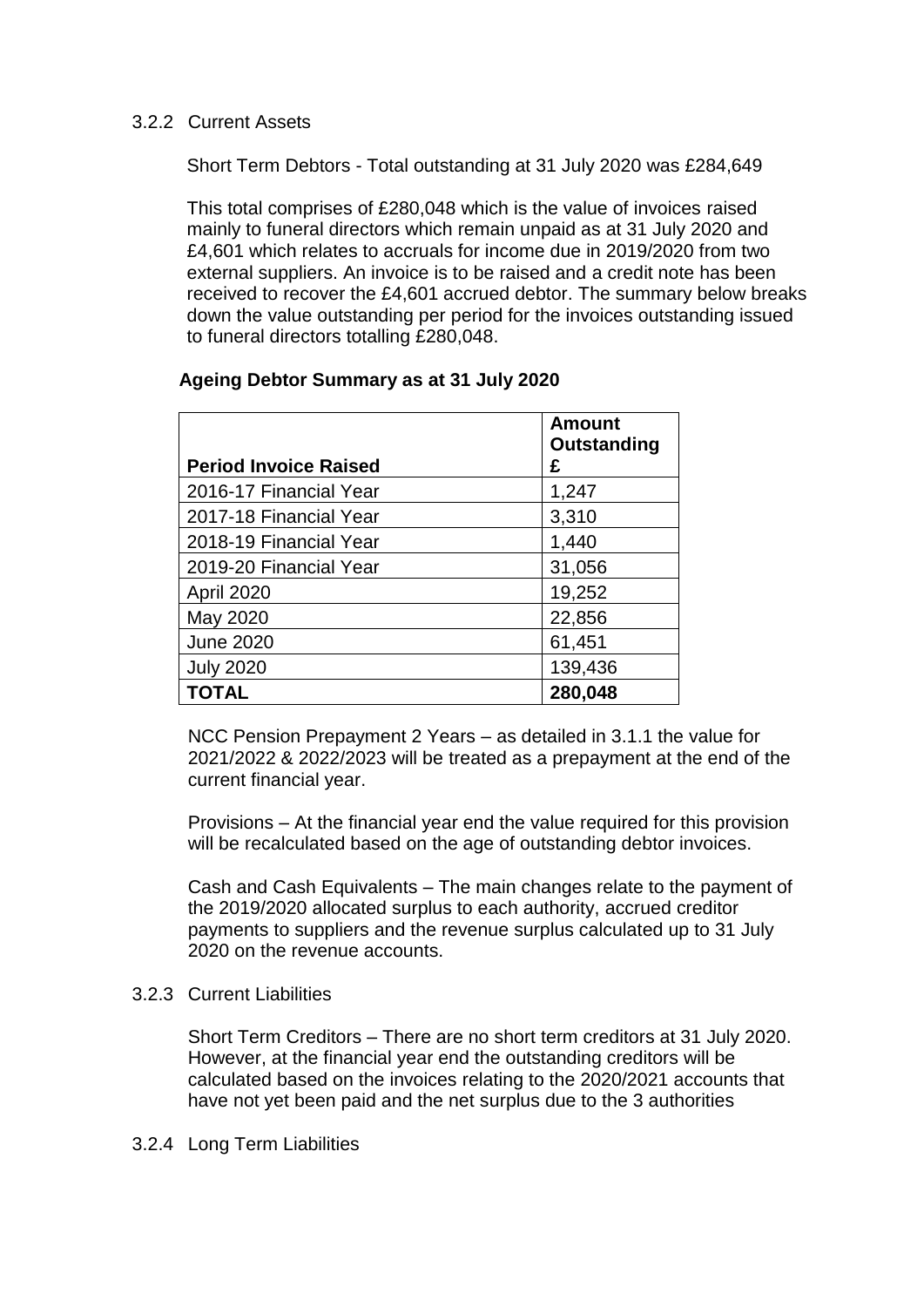Net Pension Liability – This will remain unchanged until the actuary report is received at the financial year end advising of the changes to the value of the JCC pension scheme.

#### 3.2.5 Usable Reserves

Capital Fund – The Capital Fund brought forward balance as at 1 April 2020 was £799,863. This opening balance includes an approved carried forward budget of £627,000 for replacement abatement equipment and supplier design fees only. A further report is required to determine the building repair costs associated with these works. No expenditure has been incurred yet on this project.

Capital budget for £16,500 for the purchase of a replacement tractor – the Head of Neighbourhoods has forecast that this budget will not be required as a review to hire this equipment from MDC Parks is being considered, as detailed in 3.1.2.

Capital budget for £8,000 for Car Park Lighting – the Head of Neighbourhoods has advised that these works are not a priority this financial year and has requested a planned preventative works report to determine the most urgent works and timelines.

### **Table 5**

| <b>Capital Fund Balance Brought Forward 1 April 2020</b>   | £799,863    |
|------------------------------------------------------------|-------------|
|                                                            |             |
| <b>Approved Capital Budgets 2020/2021</b>                  |             |
| <b>Replacement Abatement Equipment</b>                     | $-E627,000$ |
| <b>New Tractor</b>                                         | $-£16,500$  |
| Car Park Lighting                                          | $-E8,000$   |
|                                                            | $-E651,500$ |
| <b>Capital Budgets Not Required 2020/2021</b>              |             |
| <b>New Tractor</b>                                         | £16,500     |
| Car Park Lighting                                          | £8,000      |
|                                                            | £24,500     |
| 3% increase in Standard Cremation Fee 2020/2021            |             |
| <b>Actuals April-July 2020</b>                             | £16,984     |
| Forecast August - March 2020                               | £36,476     |
|                                                            | £53,460     |
|                                                            |             |
| <b>Capital Fund Forecasted Balance as at 31 March 2021</b> | £226,323    |

General Reserve – The General Reserves brought forward balance as at 1 April 2020 was £237,363, as detailed below in table 6.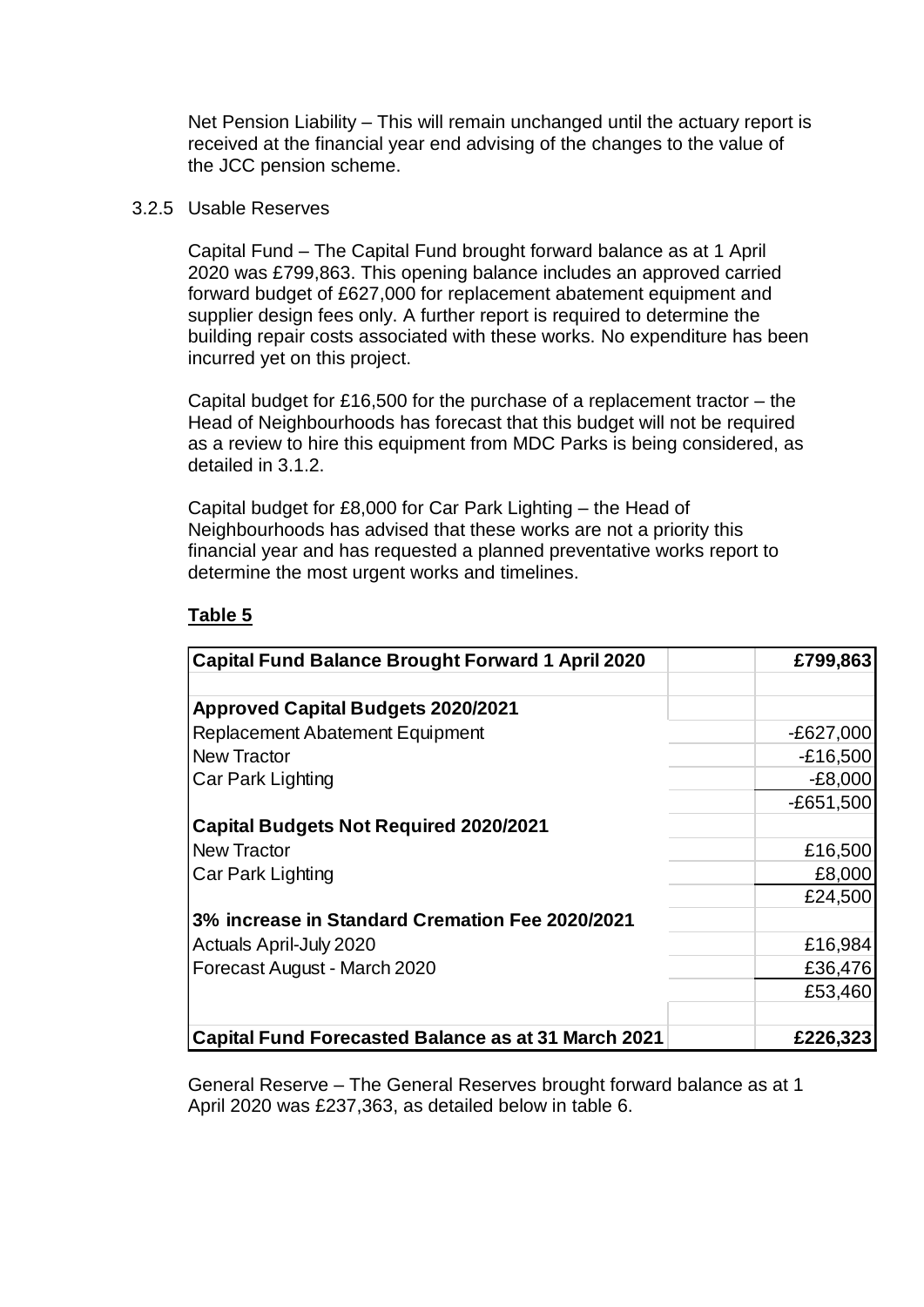# **Table 6**

| General Reserve Balance Brought Forward 1 April 2020   |          | £237,363 |
|--------------------------------------------------------|----------|----------|
|                                                        |          |          |
|                                                        |          |          |
| General Reserve Forecasted Balance as at 31 March 2021 | £237,363 |          |

#### 3.2.6 Unusable Reserves

Revaluation reserve - This will remain unchanged until the end of the current financial year.

Capital Adjustment Account – This will remain unchanged until the end of the current financial year.

Pension Reserve - This will remain unchanged until the actuary report is received at the financial year end advising of the changes to the value of the JCC pension scheme.

3.3 The position at 31 July 2020 is a surplus of £322,419, see appendix 1.

The year-end forecast position to 31 March 2021 is a surplus of £893,096, compared to the budgeted surplus of £725,590, which is an increase in surplus of £167,506.

As approved at the December 2017 JCC meeting, the surplus distribution will not exceed the budgeted surplus of £725,590 and that any additional surplus will be transferred to the General Reserve for future planned preventative works.

The main reason for this increase to the forecast budget surplus is the increase in the number of cremations forecast during 2020/2021 from 2,100 to 2,430 due to the Coronavirus pandemic. This usage forecast will be monitored closely and any further changes in usage will be reflected in revised forecasts and surplus estimates.

Currently offset against this increase in excess surplus is the forecasted budget for CAMEO fees for non-abatement of cremations. As detailed in 3.1.3 consideration needs to be given on how the CAMEO fees are to be financed either from existing budgets, reduction in excess surplus or from general reserves.

3.3.1 Table 7 below shows the forecast surplus payments to each authority based on the budgeted surplus and the usage to date by area.

# **Table 7**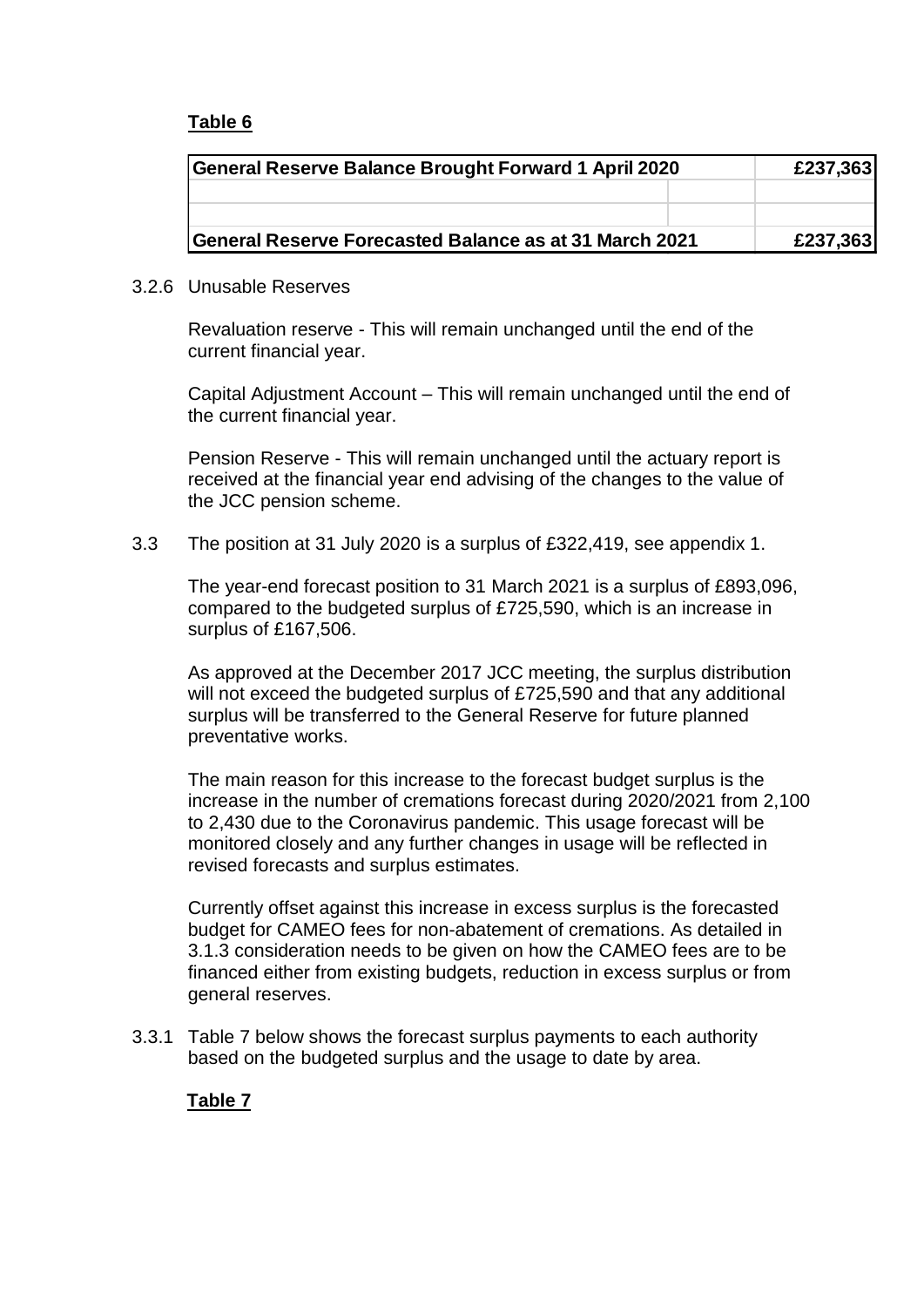|                   | April - July      | April - July | <b>Budgeted</b> |
|-------------------|-------------------|--------------|-----------------|
|                   | 2020 No. of       | 2020 Usage   | <b>Surplus</b>  |
| <b>District</b>   | <b>Cremations</b> | Percentage   | £725,590 split  |
| Ashfield          | 356               | 46.66%       | £338,545        |
| Mansfield         | 354               | 46.40%       | £336,643        |
| Newark & Sherwood | 53                | 6.95%        | £50,401         |
| <b>TOTAL</b>      | 763               | 100.00%      | £725,590        |

## **4. RISK ASSESSMENT OF RECOMMENDATIONS AND OPTIONS**

| <b>Risk</b>                              | <b>Risk Assessment</b>                                                                                                                                | <b>Risk</b><br>Level | <b>Risk Management</b>                                                                                                                         |
|------------------------------------------|-------------------------------------------------------------------------------------------------------------------------------------------------------|----------------------|------------------------------------------------------------------------------------------------------------------------------------------------|
| Financial<br>forecasts are<br>inaccurate | A number of the Joint<br>Crematorium's<br>budgets are<br>dependent on<br>external factors and<br>influences which<br>cannot be accurately<br>forecast | <b>Medium</b>        | The budgetary<br>management system is in<br>place whereby finance<br>and budget officers meet<br>to discuss issues<br>surrounding the budgets. |

## **5. ALIGNMENT TO COMMITTEES PRIORITIES**

This report is directly aligned to ensuring effective management of the Crematorium.

# **6. IMPLICATIONS RELATING TO RELEVANT LEGISLATION**

(a) Relevant Legislation: The accounts are produced in accordance with the requirements of the Accounts and Audit Regulations 2015. The format reflects the requirements of the Code of Practice on Local Authority Accounting in the United Kingdom 2019/2020 and the Service Accounting Code of Practice published by the Chartered Institute of Public Finance and Accountancy (CIPFA). This is supported by the International Financial Reporting Standards (IFRS). The audit is carried out in accordance with the Accounts and Audit Regulations 2015.

(b) Human Rights: No impact

- (c) Equality and Diversity: No impact.
- (d) Climate change and environmental sustainability: No impact.
- (e) Crime and Disorder: No impact.
- (f) Budget / Resources: This report is to note the out-turn position on the Joint Crematorium Account and the balances on the Reserve funds.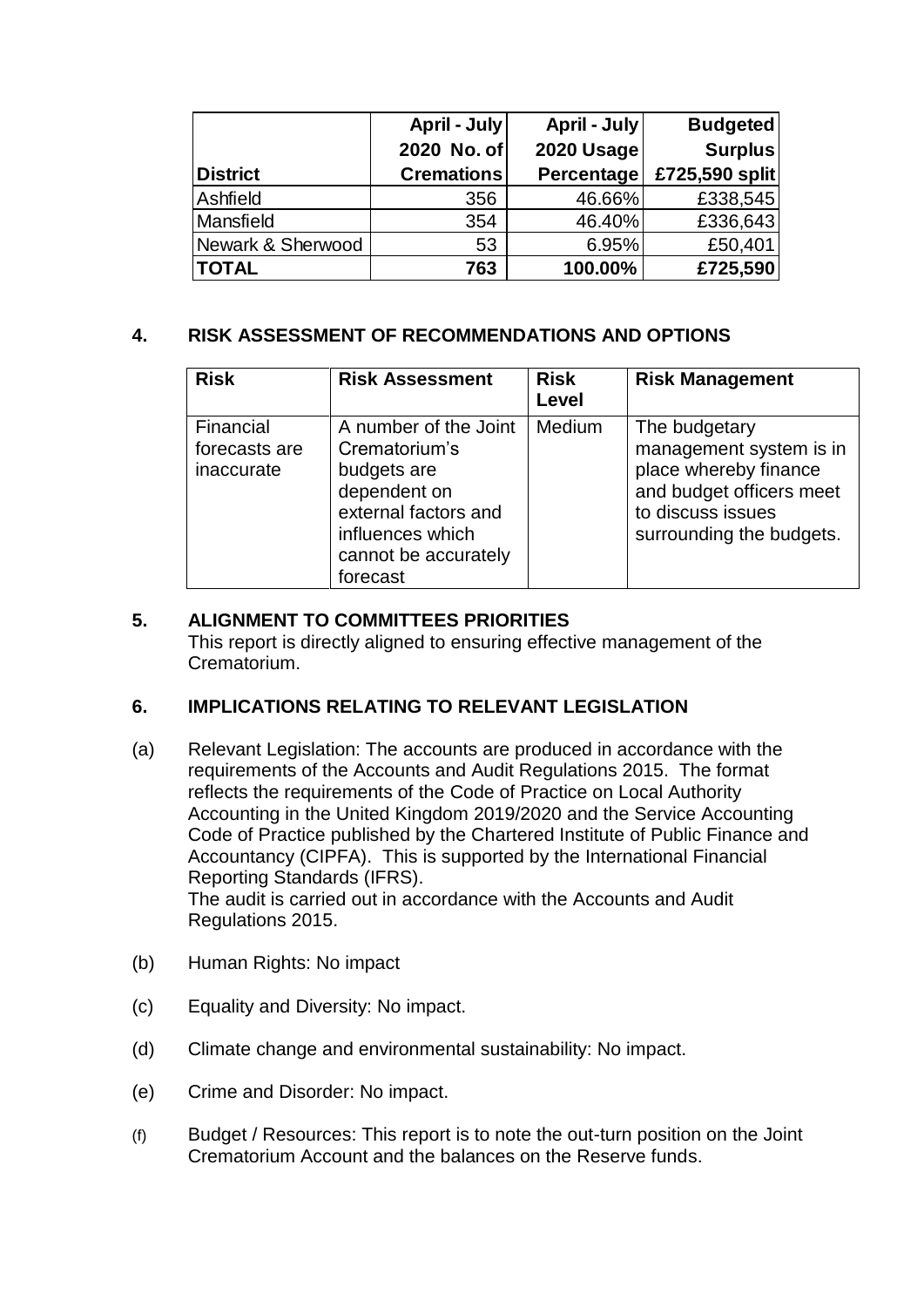# **7. CONSULTATION**

Head of Neighbourhoods

# **8. BACKGROUND PAPERS**

None.

| <b>Report Author</b> | $\overline{\phantom{0}}$ | <b>Wendy Gregson</b>      |
|----------------------|--------------------------|---------------------------|
| Designation          | $\overline{\phantom{0}}$ | Senior Finance Advisor    |
| E-mail               | $\overline{\phantom{0}}$ | wgregson@mansfield.gov.uk |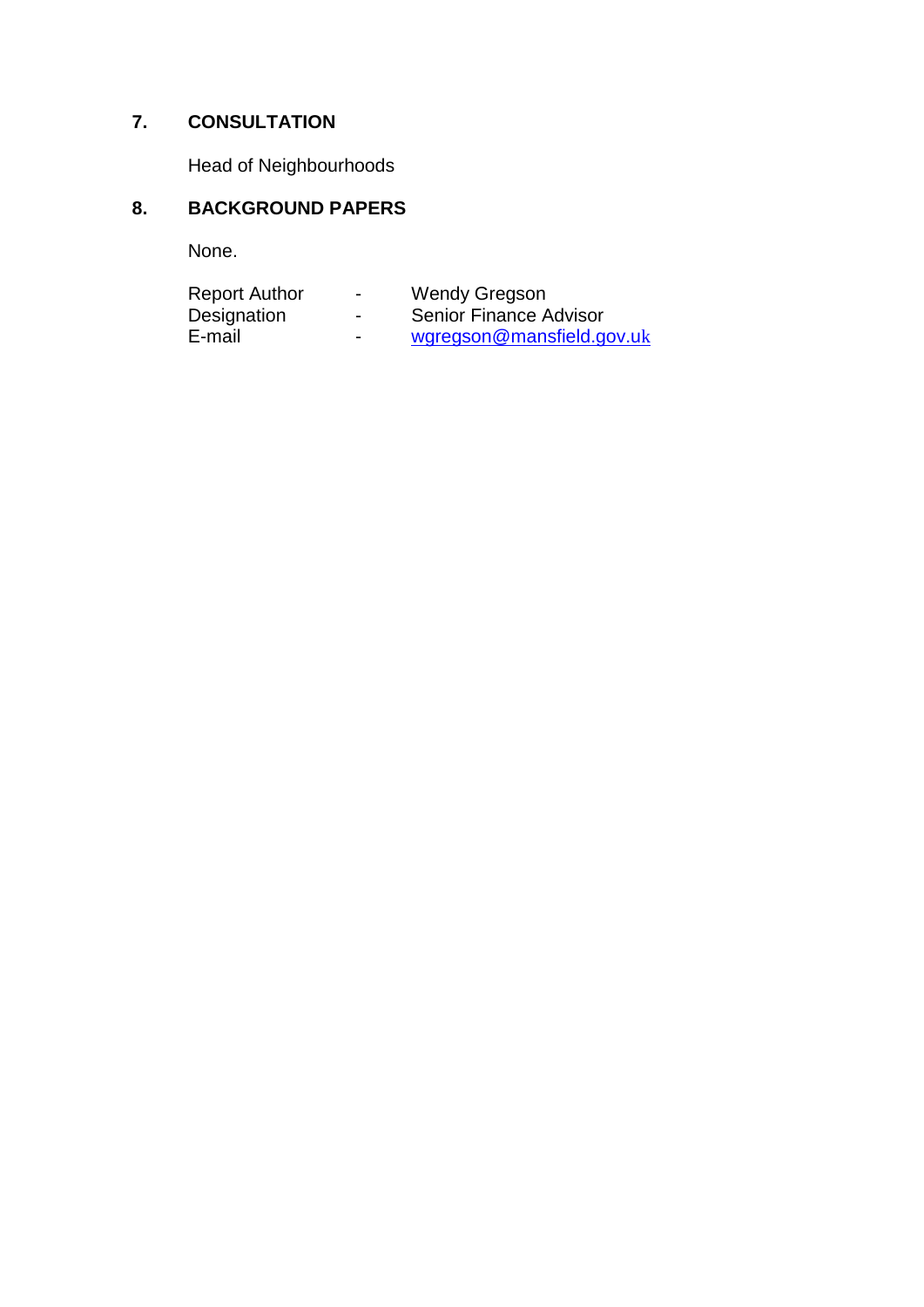|                                                                        |                           |                                  |                                                                              | <b>Appendix 1</b> |
|------------------------------------------------------------------------|---------------------------|----------------------------------|------------------------------------------------------------------------------|-------------------|
| <b>REVENUE CREMATORIUM</b>                                             | <b>Full Year</b>          |                                  | 1 April 2020 to<br>31 July 2020                                              |                   |
| <b>Description</b>                                                     | Original<br><b>Budget</b> | <b>Forecast</b><br><b>Budget</b> | Variance<br><b>Forecast</b><br><b>Budget to</b><br>Original<br><b>Budget</b> | <b>Actuals</b>    |
|                                                                        | £                         | £                                | £                                                                            | £                 |
| Salaries Basic Pay                                                     | 295,852                   | 255,753                          | $-40,099$                                                                    | 68,042            |
| COVID19 Basic Pay                                                      | 0                         | 3,264                            | 3,264                                                                        | 0                 |
| Salaries Overtime                                                      | 18,000                    | 9,198                            | $-8,802$                                                                     | $\Omega$          |
| COVID19 Overtime<br>Salaries National Insurance                        | 0<br>23,057               | 8,802<br>21,647                  | 8,802<br>$-1,410$                                                            | 4,702<br>6,875    |
| Salaries Superannuation                                                | 49,407                    | 47,370                           | $-2,037$                                                                     | 16,021            |
| <b>Salaries Vacancy Savings</b>                                        | $-5,525$                  | 0                                | 5,525                                                                        | 0                 |
| Superann Additional Allowances                                         | 1,261                     | 1,261                            | 0                                                                            | $-1,084$          |
| Pension Deficit Lump Sum                                               | 22,058                    | 16,151                           | $-5,907$                                                                     | 48,454            |
| <b>Agency Staff</b>                                                    | 0                         | 10,077                           | 10,077                                                                       | 7,124             |
| Occupational Health Services                                           | 500                       | 500                              | 0                                                                            | 0                 |
| <b>Training Expenses Staff</b>                                         | 3,000                     | 3,000                            | $\mathbf 0$                                                                  | 0                 |
| Apprenticeship Levy                                                    | 1,326                     | 1,100                            | $-226$                                                                       | 0                 |
| <b>Employee Related Expenditure</b>                                    | 408,936                   | 378,123                          | $-30,813$                                                                    | 150,135           |
| Repair/Maintenance Buildings                                           | 23,582                    | 23,582                           | 0                                                                            | 3,304             |
| Grounds Maintenance General                                            | 20,440                    | 20,440                           | $\Omega$                                                                     | 3,797             |
| <b>EPA Testing</b>                                                     | 1,500                     | 1,161                            | $-339$                                                                       | 1,161             |
| Repair/Maintenance Fixed Plant Cremators                               | 135,000                   | 135,000                          | 0                                                                            | 42,750            |
| Electricity<br>Gas                                                     | 51,000                    | 47,500                           | $-3,500$                                                                     | 8,738             |
| <b>Rent of Premises</b>                                                | 42,000<br>159             | 42,000<br>159                    | 0<br>$\Omega$                                                                | 8,901<br>159      |
| <b>Business Rates</b>                                                  | 96,776                    | 91,290                           | $-5,486$                                                                     | 91,290            |
| Sewage/Water Rates                                                     | 10,000                    | 6,000                            | $-4,000$                                                                     | 3,161             |
| Insurance                                                              | 19,340                    | 19,822                           | 482                                                                          | 19,822            |
| <b>Cleaning Materials</b>                                              | 4,200                     | 4,200                            | 0                                                                            | 2,001             |
| Legionella                                                             | 490                       | 490                              | 0                                                                            | 175               |
| <b>Premises Related Expenditure</b>                                    | 404,487                   | 391,644                          | $-12,843$                                                                    | 185,259           |
| Car Allowances                                                         | 200                       | 50                               | $-150$                                                                       | 0                 |
| <b>Transport Related Expenditure</b>                                   | 200                       | 50                               | $-150$                                                                       | 0                 |
| <b>Furniture Acquisitions</b>                                          | 4,000                     | 750                              | $-3,250$                                                                     | $\mathbf 0$       |
| <b>Hire Vending Machines</b>                                           | 600                       | 600                              | 0                                                                            | 41                |
| Light Plant and Tools                                                  | 4,000                     | 4.000                            | $\mathbf 0$                                                                  | 1,717             |
| <b>Bio Boxes</b>                                                       | 4,000                     | 4,000                            | 0                                                                            | 2,386             |
| <b>Materials Rodent Control</b><br>Office Machinery Repair/Maintenance | 450<br>100                | 450<br>100                       | 0<br>$\mathbf 0$                                                             | 0<br>0            |
| Office Machinery Replacement                                           | 900                       | 900                              | 0                                                                            | 0                 |
| Uniforms                                                               | 3,500                     | 3,500                            | 0                                                                            | 718               |
| <b>Books &amp; Publications Special</b>                                | 10,000                    | 0                                | $-10,000$                                                                    | 0                 |
| Printing                                                               | 7,000                     | 3,500                            | $-3,500$                                                                     | 1,533             |
| Stationery                                                             | 5,000                     | 3,500                            | $-1,500$                                                                     | 1,188             |
| <b>Advertising Other</b>                                               | 2,000                     | 2,000                            | 0                                                                            | 1,092             |
| <b>Waste Collection Skips</b>                                          | 1,500                     | 1,500                            | $\Omega$                                                                     | $\Omega$          |
| <b>Medical Referee Fees</b>                                            | 38,850                    | 44,955                           | 6,105                                                                        | 16,613            |
| Payments to Local Authorities                                          | 7,038                     | 7,038                            | 0                                                                            | 2,040             |
| Software Licences                                                      | 9,000                     | 8,780                            | $-220$                                                                       | 2,500             |
| Postages                                                               | 3,500                     | 2,800                            | $-700$                                                                       | 681               |
| <b>Systems Software</b>                                                | 530                       | 260                              | $-270$                                                                       | 260               |
| Telephones                                                             | 7,200                     | 7,200                            | 0                                                                            | 2,590             |
| <b>Webcasting Costs</b><br><b>Conference Expenses</b>                  | 0<br>1,000                | 5,000<br>0                       | 5,000<br>$-1,000$                                                            | 3,868<br>0        |
| Subscriptions                                                          | 2,440                     | 2,440                            | 0                                                                            | 712               |
| Book of Remembrance Inscriptions                                       | 9,028                     | 9,028                            | $\mathbf 0$                                                                  | 2,769             |
| <b>External Legal Expenses</b>                                         | 1,500                     | 1,500                            | 0                                                                            | 0                 |
| <b>Other Expenses General</b>                                          | 500                       | 500                              | $\mathbf 0$                                                                  | 0                 |
| <b>Memorial Plaques</b>                                                | 11,965                    | 11,965                           | $\Omega$                                                                     | 531               |
| <b>Organist Fees</b>                                                   | 14,000                    | 3,000                            | $-11,000$                                                                    | 0                 |
| <b>CAMEO Non Abatement Fees</b>                                        | 0                         | 66,825                           | 66,825                                                                       | 0                 |
| <b>Supplies &amp; Services Expenditure</b>                             | 149,601                   | 196,091                          | 46,490                                                                       | 41,239            |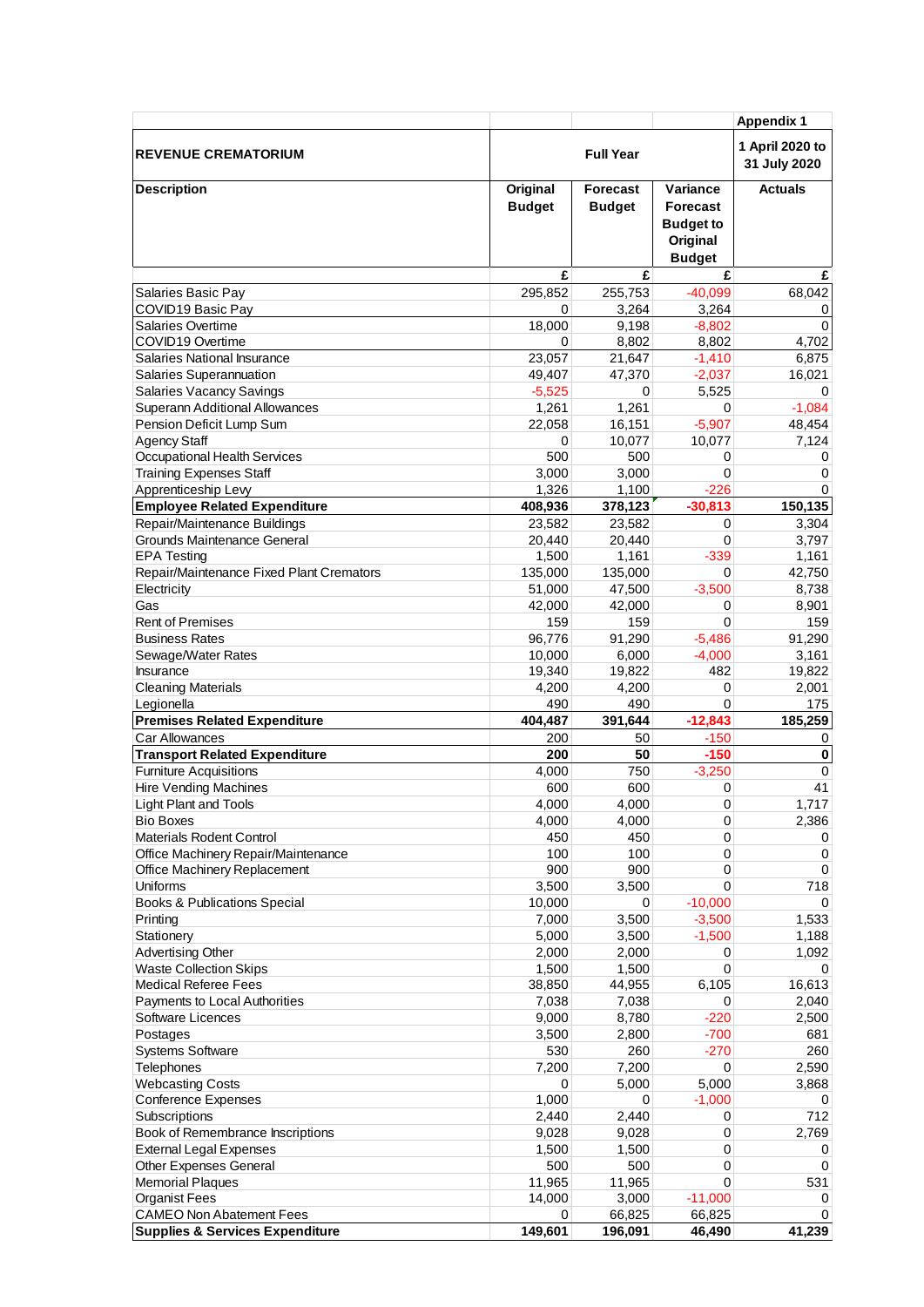|                                                           |                          |                          |                          | <b>Appendix 1</b>               |
|-----------------------------------------------------------|--------------------------|--------------------------|--------------------------|---------------------------------|
| <b>REVENUE CREMATORIUM</b>                                |                          | <b>Full Year</b>         |                          | 1 April 2020 to<br>31 July 2020 |
| <b>Description</b>                                        | Original                 | <b>Forecast</b>          | Variance                 | <b>Actuals</b>                  |
|                                                           | <b>Budget</b>            | <b>Budget</b>            | Forecast                 |                                 |
|                                                           |                          |                          | <b>Budget to</b>         |                                 |
|                                                           |                          |                          | Original                 |                                 |
|                                                           | £                        | £                        | <b>Budget</b><br>£       | £                               |
| <b>Design Services</b>                                    | 5,641                    | 7,432                    | 1,791                    | $\mathbf 0$                     |
| Trade Waste/Recycling                                     | 7,349                    | 7,349                    | $\Omega$                 | $\mathbf 0$                     |
| <b>Electricians Service</b>                               | 0                        | 18                       | 18                       | 18                              |
| Central Corporate Overhead                                | 48,392                   | 48,392                   | 0                        | 0                               |
| <b>Support Services</b>                                   | 61,382                   | 63,191                   | 1,809                    | 18                              |
| Depreciation                                              | 126,271                  | 126,271                  | 0                        | 0                               |
| <b>Depreciation and Impairment</b>                        | 126,271                  | 126,271                  | 0                        | $\pmb{0}$                       |
| <b>Revenue Gross Expenditure</b>                          | 1,150,877                | 1,155,370                | 4,493                    | 376,651                         |
| Book of Remembrance Inscriptions                          | $-23,500$                | $-23,500$                | 0                        | -603                            |
| <b>Crematorium Containers</b>                             | $-200$                   | $-200$                   | 0                        | $-155$                          |
| Crematorium Memorials                                     | $-41,000$                | $-41.000$                | 0                        | $-669$                          |
| Organist                                                  | $-21,000$                | $-4,500$                 | 16,500                   | $\Omega$                        |
| <b>Cremation Fees</b>                                     | $-1,633,800$             | $-1,819,000$             | $-185,200$               | $-660,956$                      |
| <b>Webcasting Fees</b>                                    | $\Omega$                 | $-7,500$                 | $-7,500$                 | $-6,306$                        |
| <b>Medical Fees</b>                                       | $-38,850$                | $-44,955$                | $-6,105$                 | $-16,502$                       |
| Interest Income                                           | $-3,000$                 | $-3,000$                 | 0                        | 0                               |
| Miscellaneous Income                                      | $-4,000$                 | $-4,000$                 | $\Omega$                 | 1,440                           |
| Income                                                    | $-1,765,350$             | $-1,947,655$             | $-182,305$               | $-683.751$                      |
| Recharges to Cemeteries                                   | $-31,046$                | $-28,000$                | 3,046                    | 0                               |
| <b>Income Recharges</b>                                   | $-31,046$                | $-28,000$                | 3,046                    | 0                               |
| <b>Revenue Gross Income</b>                               | $-1,796,396$             | $-1,975,655$             | $-179,259$<br>$-174,766$ | $-683,751$                      |
| <b>Net Cost of Service</b><br>Depreciation to be Reversed | $-645,519$<br>$-126,271$ | $-820,285$<br>$-126,271$ | 0                        | $-307,100$<br>$\Omega$          |
| 2 Year Pension Lump Sum Prepayment                        | 0                        | 0                        | 0                        | $-32,303$                       |
| 3% Increase of Standard Cremation Fees to Capital Fund    | 46,200                   | 53,460                   | 7,260                    | 16,984                          |
| <b>Below Net Cost of Service Sub Total</b>                | $-80,071$                | $-72,811$                | 7,260                    | $-15,319$                       |
|                                                           |                          |                          |                          |                                 |
| <b>Net Surplus</b>                                        | $-725,590$               | $-893,096$               | $-167,506$               | $-322,419$                      |
|                                                           |                          |                          |                          |                                 |
|                                                           |                          |                          |                          |                                 |
|                                                           |                          |                          |                          |                                 |
|                                                           |                          |                          |                          |                                 |
|                                                           |                          |                          |                          |                                 |
| <b>CAPITAL CREMATORIUM</b>                                |                          | <b>Full Year</b>         |                          | 1 April 2020 to<br>31 July 2020 |
| <b>Description</b>                                        | Original                 | Forecast                 | Variance                 | <b>Actuals</b>                  |
|                                                           | <b>Budget</b>            | <b>Budget</b>            | Forecast                 |                                 |
|                                                           |                          |                          | <b>Budget to</b>         |                                 |
|                                                           |                          |                          | Original                 |                                 |
|                                                           |                          |                          | <b>Budget</b>            |                                 |
|                                                           | £                        |                          | £                        | £                               |
| Replacement of Abatement Equipment                        | 627,000                  | 627,000                  | $\Omega$                 | $\pmb{0}$                       |
| <b>New Tractor</b>                                        | 16,500                   | $\Omega$                 | $-16,500$                | $\mathbf 0$                     |
| Car Park Lighting                                         | 8,000                    | $\overline{0}$           | $-8,000$                 | 0                               |
| <b>Grand Total</b>                                        | 651,500                  | 627,000                  | $-24,500$                | $\overline{\mathbf{0}}$         |
|                                                           |                          |                          |                          |                                 |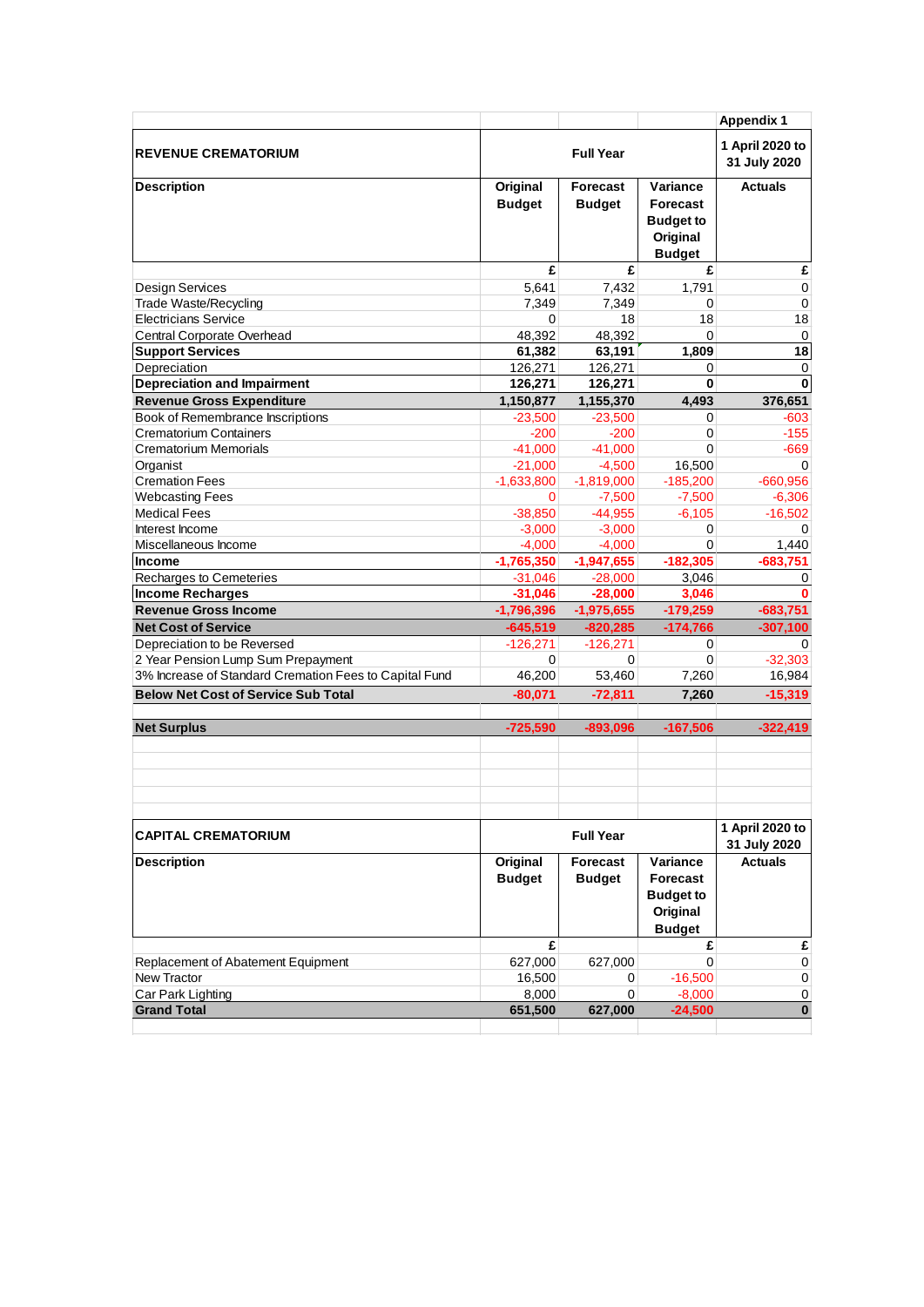| <b>Appendix 2</b>                                                        |                 |        |           |        |                                          |       |                |     |              |
|--------------------------------------------------------------------------|-----------------|--------|-----------|--------|------------------------------------------|-------|----------------|-----|--------------|
|                                                                          |                 |        |           |        | Number of Cremations by Area - 2020/2021 |       |                |     |              |
| Month                                                                    | <b>Ashfield</b> | %      | Mansfield | %      | <b>Newark</b>                            | %     | Out of<br>Area | %   | <b>TOTAL</b> |
| April 2020                                                               | 111             | 36%    | 132       | 43%    | 22                                       | 7%    | 45             | 15% | 310          |
| May 2020                                                                 | 110             | 45%    | 80        | 33%    | 14                                       | 6%    | 40             | 16% | 244          |
| <b>June 2020</b>                                                         | 77              | 41%    | 70        | 37%    | 6                                        | 3%    | 36             | 19% | 189          |
| <b>July 2020</b>                                                         | 58              | 35%    | 72        | 43%    | 11                                       | 7%    | 26             | 16% | 167          |
| August 2020                                                              |                 |        |           |        |                                          |       |                |     |              |
| September 2020                                                           |                 |        |           |        |                                          |       |                |     |              |
| October 2020                                                             |                 |        |           |        |                                          |       |                |     |              |
| November 2020                                                            |                 |        |           |        |                                          |       |                |     |              |
| December 2020                                                            |                 |        |           |        |                                          |       |                |     |              |
| January 2021                                                             |                 |        |           |        |                                          |       |                |     |              |
| February 2021                                                            |                 |        |           |        |                                          |       |                |     |              |
| March 2021                                                               |                 |        |           |        |                                          |       |                |     |              |
|                                                                          | 356             | 39%    | 354       | 39%    | 53                                       | 6%    | 147            | 16% | 910          |
| <b>Constituent Authority Percentage excluding out of area cremations</b> |                 |        |           |        |                                          |       |                |     |              |
| April-July 2020                                                          | 356             | 46.66% | 354       | 46.40% | 53                                       | 6.95% |                |     | 763          |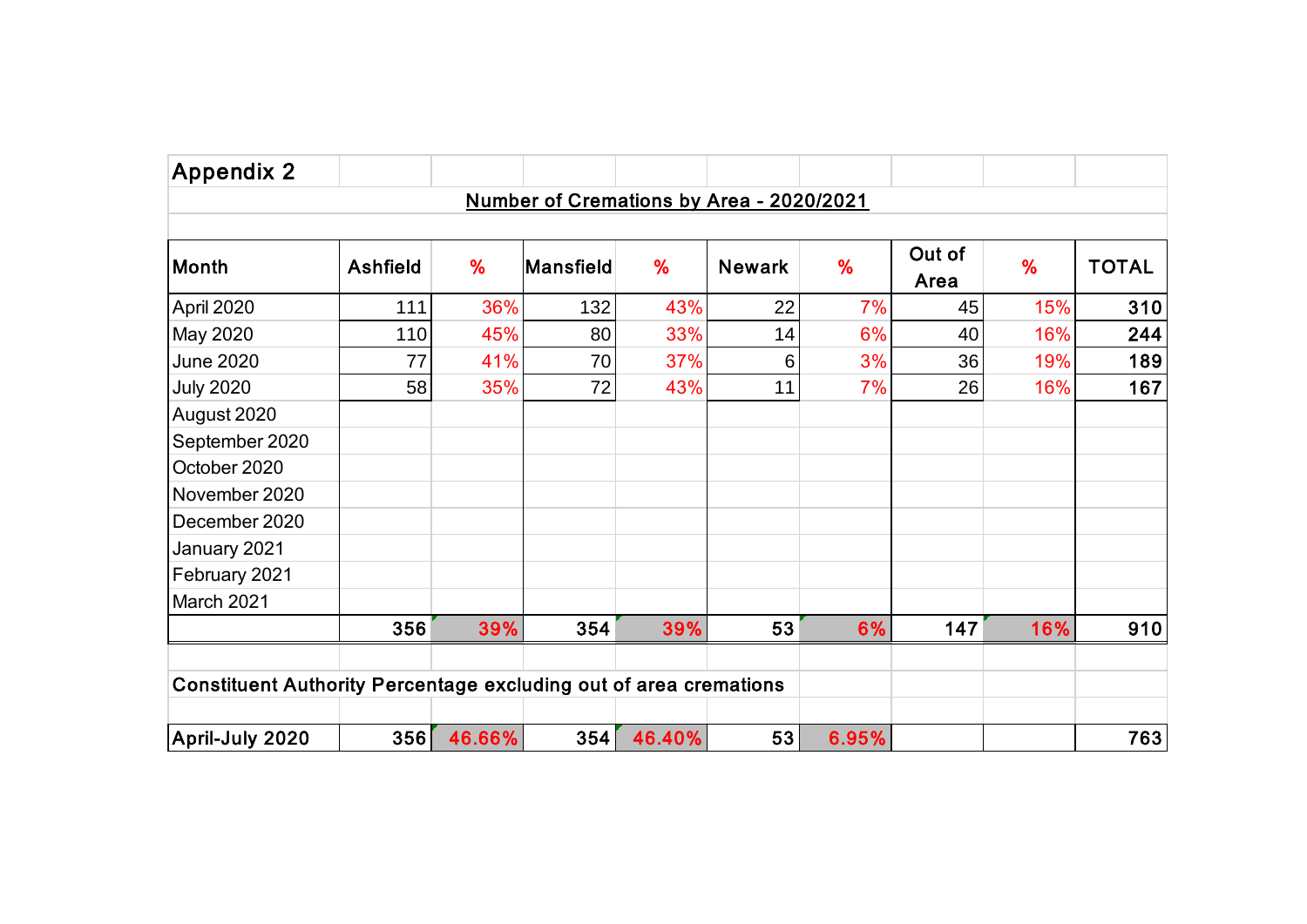|                                   |            |            |                                 | <b>Appendix 3</b> |              |                                                                         |
|-----------------------------------|------------|------------|---------------------------------|-------------------|--------------|-------------------------------------------------------------------------|
|                                   |            |            |                                 |                   |              |                                                                         |
| <b>Summary Total Number of</b>    |            |            |                                 |                   |              |                                                                         |
| <b>Cremations Per Annum</b>       |            |            | 2016/17 2017/18 2018/19 2019/20 |                   | 2020/21      |                                                                         |
| April                             | 247        | 189        | 202                             | 188               | 310          |                                                                         |
| May                               | 196        | 232        | 174                             | 214               | 244          |                                                                         |
| June                              | 226        | 193        | 196                             | 152               | 189          |                                                                         |
|                                   |            |            |                                 |                   |              |                                                                         |
| July                              | 192        | 198        | 165                             | 175               | 167          |                                                                         |
| <b>August</b>                     | 189        | 187        | 183                             | 155               |              |                                                                         |
| September                         | 209        | 187        | 160                             | 165               |              |                                                                         |
| <b>October</b>                    | 185        | 188        | 194                             | 183               |              |                                                                         |
| <b>November</b>                   | 211        | 179        | 190                             | 198               |              |                                                                         |
| December                          | 245        | 221        | 166                             | 192               |              |                                                                         |
| January                           | 236        | 252        | 199                             | 260               |              |                                                                         |
| February                          | 233        | 255        | 204                             | 196               |              |                                                                         |
| <b>March</b>                      | 254        | 233        | 202                             | 200               |              |                                                                         |
| <b>TOTAL Number of Cremations</b> | 2623       | 2514       | 2235                            | 2278              | 910          |                                                                         |
|                                   |            |            |                                 |                   |              |                                                                         |
|                                   |            |            |                                 |                   |              | <b>New Crematorium</b><br><b>Openings &amp; Other</b><br><b>Changes</b> |
|                                   |            |            |                                 |                   |              |                                                                         |
|                                   |            |            |                                 | Out of            |              | Jan 2017 - Gedling                                                      |
| 2016/2017 Total Cremations        |            |            | <b>N&amp;S</b>                  | <b>Cttee</b>      |              | Crematorium opened                                                      |
| per Area                          | <b>ADC</b> | <b>MDC</b> | <b>DC</b>                       | area              | <b>TOTAL</b> | Lambley                                                                 |
| <b>April</b>                      | 72         | 91         | 22                              | 62                | 247          |                                                                         |
| May                               | 68         | 59         | 24                              | 45                | 196          |                                                                         |
| June                              | 67         | 95         | 22                              | 42                | 226          |                                                                         |
| July                              | 60         | 70         | 24                              | 38                | 192          |                                                                         |
|                                   | 61         | 72         | 20                              | 36                | 189          |                                                                         |
| <b>August</b>                     |            |            |                                 |                   |              |                                                                         |
| September                         | 64         | 78         | 14                              | 53                | 209          |                                                                         |
| <b>October</b>                    | 65         | 68         | 17                              | 35                | 185          |                                                                         |
| <b>November</b>                   | 60         | 75         | 15                              | 61                | 211          |                                                                         |
| <b>December</b>                   | 76         | 80         | 23                              | 66                | 245          |                                                                         |
| January                           | 65         | 96         | 22                              | 53                | 236          |                                                                         |
| February                          | 76         | 82         | 14                              | 61                | 233          |                                                                         |
| <b>March</b>                      | 89         | 98         | 15                              | 52                | 254          |                                                                         |
| TOTAL per area 2016/2017          | 823        | 964        | 232                             | 604               | 2623         |                                                                         |
| Percentage total per authority    |            |            |                                 |                   |              |                                                                         |
| 2016/2017                         | 40.76%     | 47.75%     | 11.49%                          |                   | 2019         |                                                                         |
|                                   |            |            |                                 |                   |              |                                                                         |
|                                   |            |            |                                 | Out of            |              |                                                                         |
| 2017/2018 Total Cremations        |            |            | <b>N&amp;S</b>                  | <b>Cttee</b>      |              |                                                                         |
| per Area                          | <b>ADC</b> | <b>MDC</b> | <b>DC</b>                       | area              | <b>TOTAL</b> |                                                                         |
|                                   |            |            |                                 |                   |              |                                                                         |
| <b>April</b>                      | 64         | 78         | 13                              | 34                | 189          |                                                                         |
| May                               | 84         | 83         | 20                              | 45                | 232          |                                                                         |
| June                              | 62         | 82         | 14                              | 35                | 193          |                                                                         |
| July                              | 64         | 85         | 8                               | 41                | 198          |                                                                         |
| <b>August</b>                     | 66         | 66         | 16                              | 39                | 187          |                                                                         |
| September                         | 67         | 82         | 11                              | 27                | 187          |                                                                         |
| October                           | 73         | 72         | 13                              | 30                | 188          |                                                                         |
| November                          | 55         | 82         | 13                              | 29                | 179          |                                                                         |
| <b>December</b>                   | 85         | 76         | 16                              | 44                | 221          |                                                                         |
| January                           | 83         | 107        | 19                              | 43                | 252          |                                                                         |
| February                          | 95         | 100        | 17                              | 43                | 255          |                                                                         |
| <b>March</b>                      | 90         | 99         | 9                               | 35                | 233          |                                                                         |
|                                   | 888        | 1012       | 169                             | 445               | 2514         |                                                                         |
| TOTAL per area 2017/2018          |            |            |                                 |                   |              |                                                                         |
| Percentage per authority          |            |            |                                 |                   |              |                                                                         |
| 2017/2018                         | 42.92%     | 48.91%     | 8.17%                           |                   | 2069         |                                                                         |